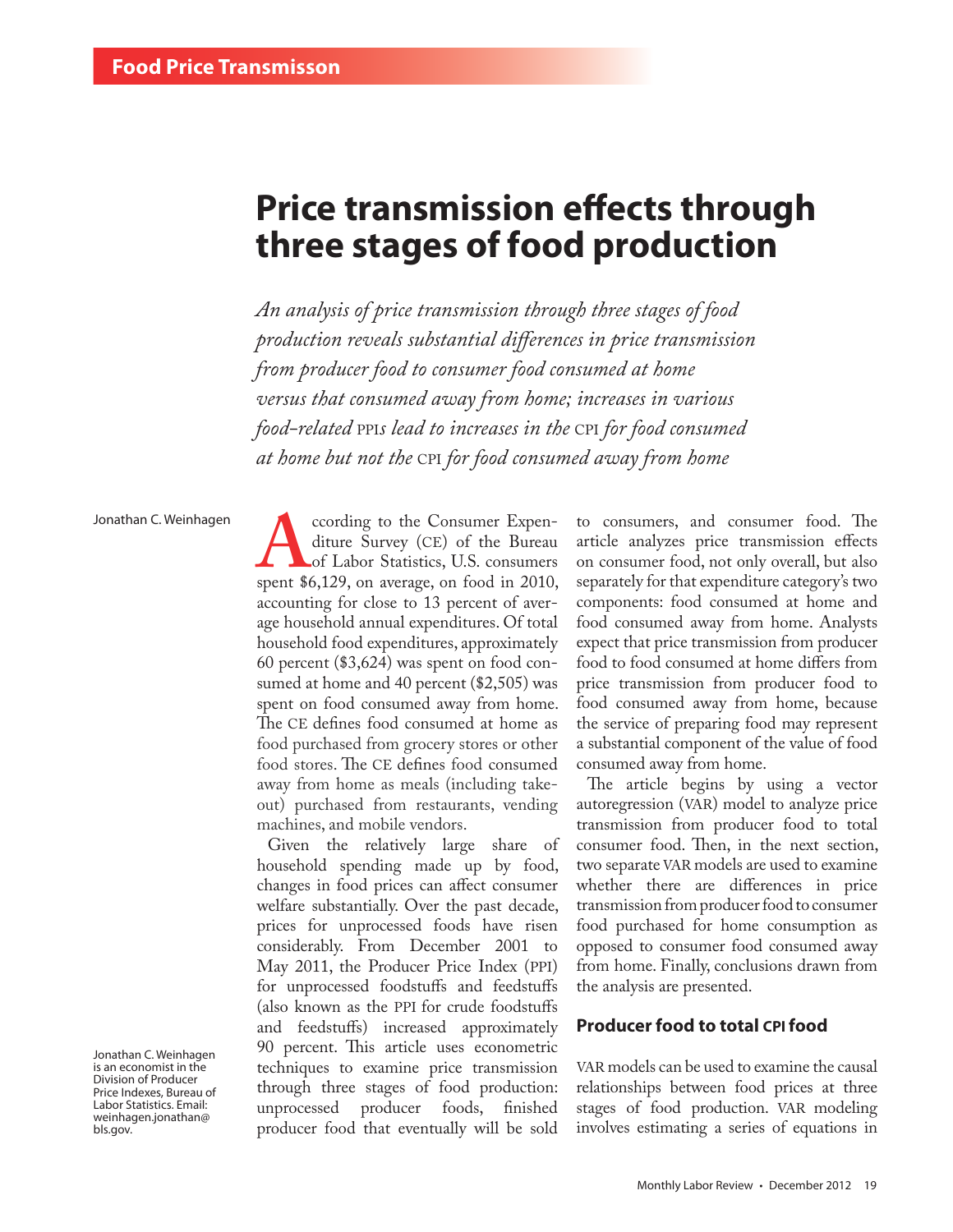which each variable is expressed as a linear combination of itself and all other variables in the system.1 A threevariable VAR model (henceforth referred to as VAR-TOTAL because it includes total food) using the PPI for unprocessed foodstuffs and feedstuffs, the PPI for finished consumer food, and the Consumer Price Index (CPI) for total food was estimated with monthly data from January 1980 through May 2011. The PPI for unprocessed foodstuffs and feedstuffs measures price changes in unprocessed foods and feeds sold to businesses as inputs to production. The PPI for finished consumer food measures price changes received by manufacturers of both processed and unprocessed food that will eventually be sold to consumers. The CPI for total food measures the average change in the selling price that consumers pay for food and includes both food consumed at home and food consumed away from home.

All data used in this article were seasonally adjusted and converted to percentage-growth form by taking the first differences of their natural logarithms. Converting timeseries data to percentage-growth form typically induces stationarity in the data. A time series is stationary if the mean, variance, and covariance of the series are not dependent on time. Using nonstationary time series to estimate a VAR model invalidates conventional significance tests of the model's coefficients and can treat insignificant correlations as significant, even if both variables follow mostly independent trends. Dickey–Fuller tests were used to determine whether the series, expressed in percentagegrowth terms, were stationary.2 The tests included trends, intercepts, and sufficient lags to ensure white-noise residuals. The tests indicated that all of the time series used were stationary when expressed in percentage-growth terms. To determine the correct lag structure of the VAR, the Schwarz information criterion was implemented.<sup>3</sup>

The criterion suggested that a VAR whose equations have one lag is optimal; therefore, one lag of each variable was used to estimate the VAR.

The VAR model was first used to test for Granger causality among the indexes. A variable is said to Granger-cause a second variable when adding past values of the variable to an autoregressive model of the second variable improves the predictability of the latter. Wald statistics were used to test the null hypothesis that there was no Granger causality. Wald tests are based on measuring the extent to which the unrestricted estimates fail to satisfy the restrictions of the null hypothesis.4 A small *p*-value of the Wald statistic rejects the null hypothesis that there is no feedback to the dependent variable, and a large *p*-value of the Wald statistic implies that the null hypothesis is not rejected. A *p*-value of less than 0.01 indicates rejection of the null hypothesis at the 99-percent confidence level, whereas a *p*-value of 0.05 or less indicates rejection of the null hypothesis at the 95-percent confidence level. A *p*-value greater than 0.05 suggests acceptance of the null hypothesis that there is no Granger causality.

In addition to testing for Granger causality from individual indexes to the dependent variable, the analysis tested the joint lagged values of variables at stages of processing before and after the dependent variable for Granger causality. For example, the null hypothesis that prices for unprocessed foods and feeds and for finished consumer food do not jointly Granger-cause the CPI for total food was tested. Table 1 presents the results of the Granger causality tests.

The tests indicate that food prices at earlier stages of production generally Granger-cause food prices at more processed stages of production but that food prices at later stages of production do not Granger-cause food prices

| <b>Results of the Granger causality tests</b><br>Table 1.                          |            |                 |  |  |
|------------------------------------------------------------------------------------|------------|-----------------|--|--|
| <b>VAR-TOTAL: Null hypothesis</b>                                                  | Chi-square | <i>p</i> -value |  |  |
| Dependent variable: PPI for unprocessed foodstuffs and feedstuffs                  |            |                 |  |  |
| PPI for finished consumer food $= 0$                                               | 0.070      | 0.791           |  |  |
| CPI for total food $= 0$                                                           | 2.083      | .149            |  |  |
| PPI for finished consumer foods/CPI for total food $= 0$                           | 2.911      | .233            |  |  |
| Dependent variable: PPI for finished consumer food                                 |            |                 |  |  |
| PPI for unprocessed foodstuffs and feedstuffs $= 0$                                | 25.109     | .000            |  |  |
| CPI for total food $= 0$                                                           | 1.012      | .315            |  |  |
| Dependent variable: CPI for total food                                             |            |                 |  |  |
| PPI for unprocessed foodstuffs and feedstuffs $= 0$                                | .354       | .552            |  |  |
| PPI for finished consumer food $= 0$                                               | 23.308     | .000            |  |  |
| PPI for unprocessed foodstuffs and feedstuffs/PPI for finished consumer food $= 0$ | 46.092     | .000            |  |  |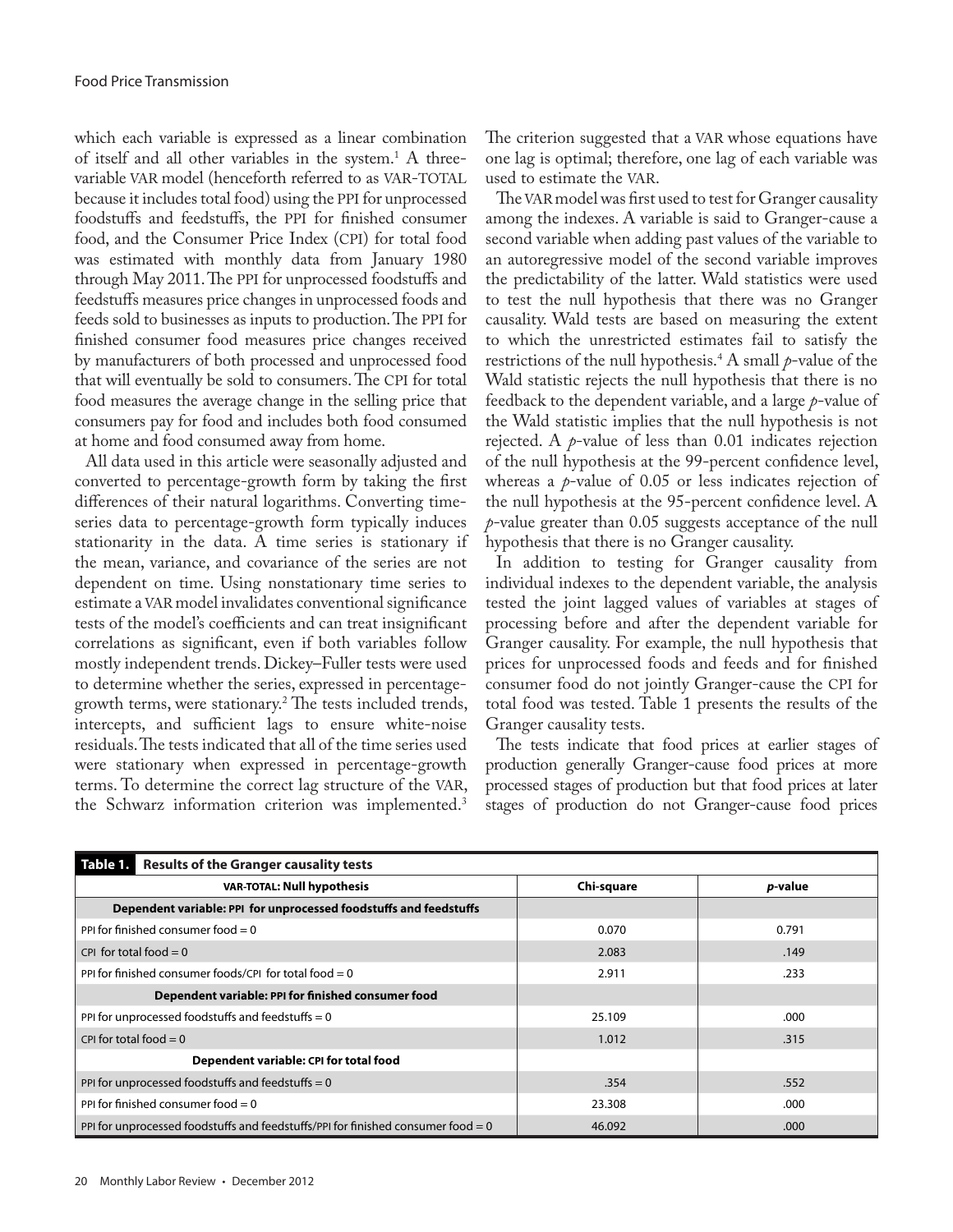at earlier stages of production. The tests show that the PPI for unprocessed foodstuffs and feedstuffs Granger-causes the PPI for finished consumer food, the PPI for finished consumer food Granger-causes the CPI for total food, and the PPI for unprocessed foodstuffs and feedstuffs and the PPI for finished consumer food jointly Granger-cause the CPI for total food. By contrast, the CPI for total food does not Granger-cause the PPI for finished consumer food, the CPI for total food does not Granger-cause the PPI for unprocessed foodstuffs and feedstuffs, the PPI for finished consumer food does not Granger-cause the PPI for unprocessed foodstuffs and feedstuffs, and the CPI for total food and the PPI for finished consumer food do not jointly Granger-cause the PPI for unprocessed foodstuffs and feedstuffs.

VAR coefficients are difficult to interpret because of the multivariate nature of the models. Accordingly, impulse response functions and variance decompositions were developed to assist in interpreting VARs. Impulse response functions measure the effect of a one-standard-deviation perturbation of a variable in a system of equations on current and future values of all variables in the system. Variance decompositions show the percentage of forecast error variance in one variable of the VAR that is explained by perturbations to all variables used in the VAR. 5 Because shocks within a VAR are generally not contemporaneously independent of each other, a random shock to one variable often occurs simultaneously with shocks to other variables. To overcome this problem, the residuals may be orthogonalized by a Cholesky decomposition in which the covariance matrix of the residuals is lower triangular. Therefore, a shock to one variable in the system contemporaneously affects only variables ordered after that variable in the VAR. 6

The residuals of the VAR were orthogonalized by a Cholesky decomposition using the following ordering: PPI for unprocessed foodstuffs and feedstuffs, PPI for finished consumer food, and CPI for total food. This ordering was chosen because unprocessed foods and feeds are used as inputs to produce finished consumer foods, which are then used as inputs to CPI food. In addition, the Wald tests that were carried out indicated that the PPI for unprocessed foodstuffs and feedstuffs Granger-causes the PPI for finished consumer food and that the PPI for finished consumer food Granger-causes the CPI for food. Subsequent to orthogonalization of the residuals, impulse response functions and variance decompositions were constructed from the VAR coefficients.

Chart 1 presents the accumulated impulse response functions of one-standard-deviation shocks to the three variables in the system. Standard error bands (dashed red lines) were constructed with the use of the software program EVIEWS 5.0 to represent the statistical significance of the impulse response functions. The impulse responses were found to be significant at the 95-percent confidence level when both standard error bands were simultaneously above or below zero on the *y*-axis.

The impulse response functions show that changes in prices are passed forward through the three stages of food production. In all cases, price shocks at earlier stages of food production lead to statistically significant changes in prices at later stages of food production. For example, a onestandard-deviation (2.4-percent) unanticipated increase in the PPI for unprocessed foodstuffs and feedstuffs leads to a 0.7-percent increase in the PPI for finished consumer food. More than half of the impact of the unprocessed-food shock on the PPI for finished consumer food occurs in the same month as the shock, and the full impact is reached after 4 months. A one-standard-deviation (2.4-percent) unanticipated increase in the PPI for unprocessed foodstuffs and feedstuffs leads to a 0.17-percent increase in the CPI for total food. Approximately a quarter of the impact of the unprocessed-food shock occurs in the same month as the shock, and the full impact is reached after 6 months. Likewise, a one-standard-deviation (0.58-percent) increase in the PPI for finished consumer food results in a 0.21-percent rise in the CPI for total food. By contrast, the impulse response functions do not suggest that price changes are passed backward through the stages of food production: in no instances does an unanticipated change to an index at a later stage of food production lead to a statistically significant change to an index at an earlier stage of food production.

Table 2 presents the variance decompositions for the stage-of-processing food indexes after 12 months. Like the impulse response functions, the variance decompositions imply that price shocks are passed forward, and not backward, through the stages of food production.

Table 2 shows that 11.35 percent of the forecast error variance in the CPI for total food can be attributed to shocks to the PPI for unprocessed foodstuffs and feedstuffs while 23.93 percent is attributable to finished consumer food. Alternatively, less than 0.5 percent of the forecast error variance in the PPIs for unprocessed foodstuffs and feedstuffs and for finished consumer food can be explained by shocks to CPI food.

In sum, the Granger causality tests, impulse response functions, and variance decompositions all indicate that changes in producer prices for unprocessed foods and feeds, as well as changes in producer prices for finished consumer food, are transmitted forward to prices for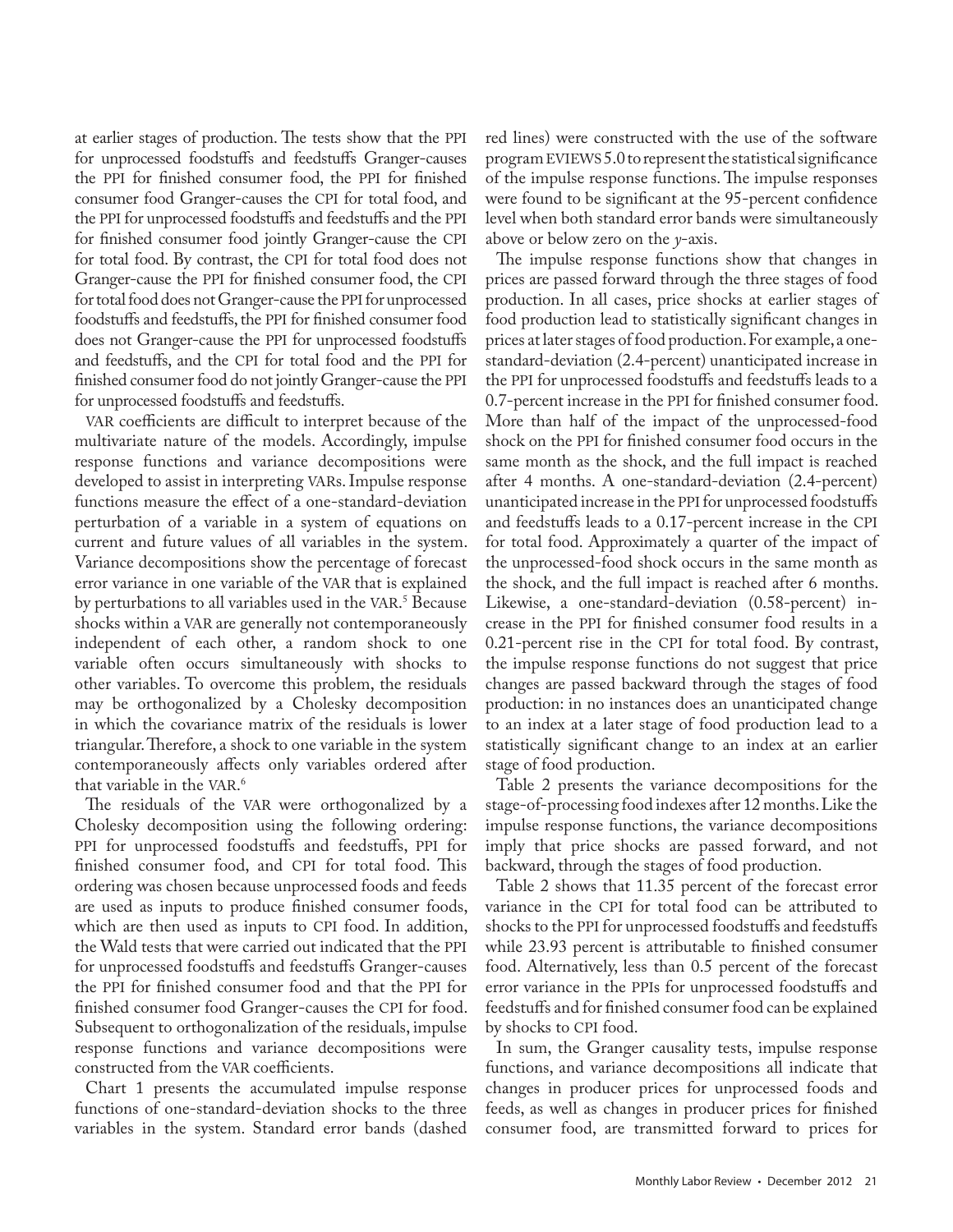

consumer food. The tests also suggest that price changes for foods are not passed backward through the stages of food production.

## **Producer food to CPI food consumed at home and away from home**

This section uses two separate VAR models to examine

whether there are differences in price transmission from producer food to consumer food purchased for home consumption versus consumer food consumed away from home. The first VAR, composed of the PPI for unprocessed foodstuffs and feedstuffs, the PPI for finished consumer food, and the CPI for food consumed at home, will be referred to as VAR-HOME. The second VAR, composed of the PPI for unprocessed foodstuffs and feedstuffs, the PPI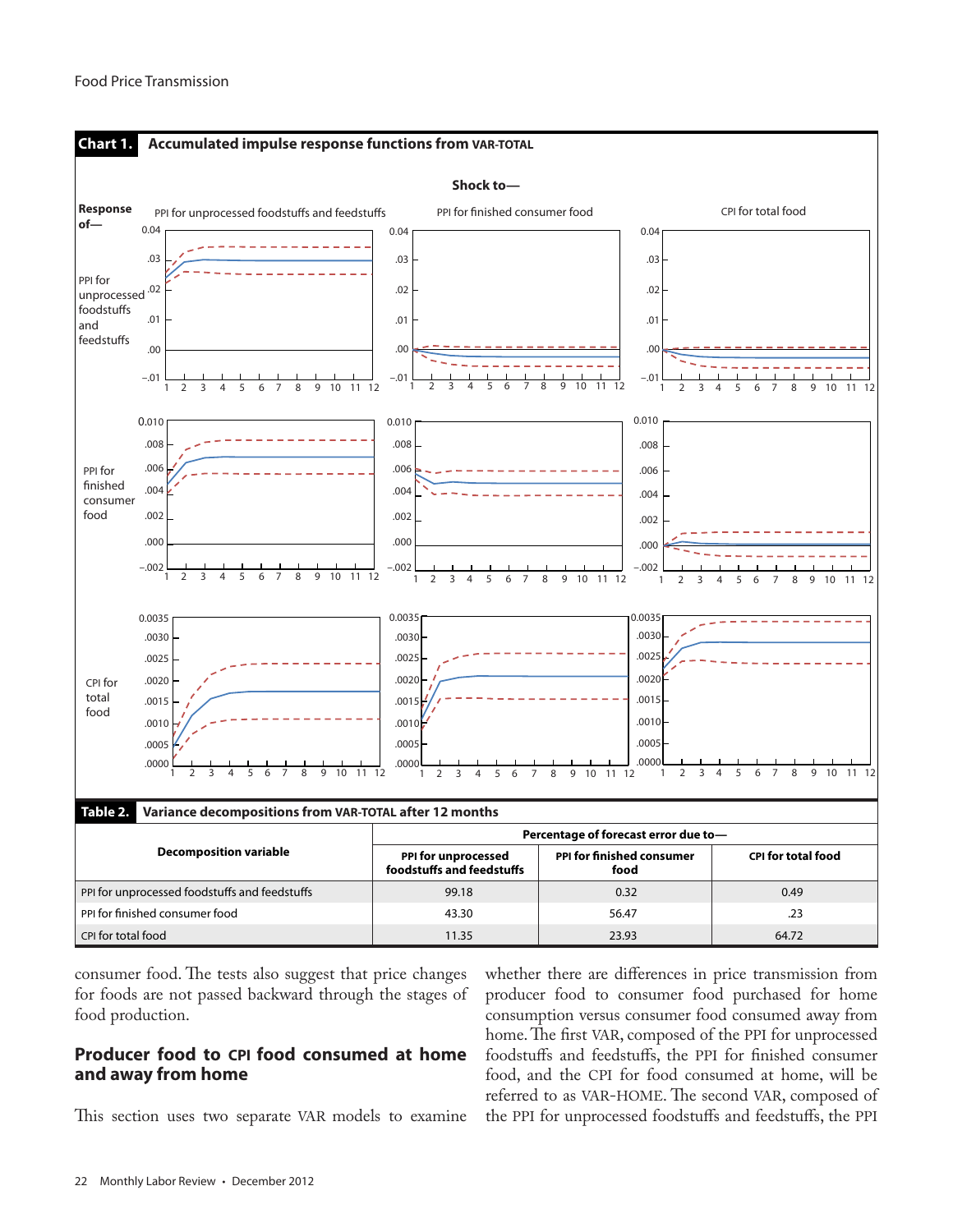for finished consumer food, and the CPI for food consumed away from home, will be referred to as VAR-AWAY. 7 Estimating two separate VARs—one that includes the CPI for food consumed at home as the final stage and the other that instead includes the CPI for food consumed away from home as the final stage—allows for a separate examination of price transmission effects on food consumed at home versus food consumed away from home. As mentioned earlier, it might be expected that the price transmission effects from producer food to consumer food consumed away from home would be less than those to consumer food consumed at home, because the former includes the service of food preparation as a substantial component.

One lag of monthly seasonally adjusted data from January 1980 through May 2011 was used to estimate the two VARs. All data were seasonally adjusted and converted to percentage-growth form by taking first differences of their natural logarithms. Dickey–Fuller tests that were run indicated that all series expressed in percentagegrowth form were stationary. The VAR models were used to examine Granger causality among prices at the three stages of production. Table 3 displays the results of the Granger causality tests.

The results of the Granger causality tests developed from VAR-HOME and VAR-AWAY are similar to each other and to those from VAR-TOTAL, which includes total foods. For both VAR-HOME and VAR-AWAY, Granger causality occurs only from indexes at earlier stages of food production to those at later stages of food production. The Granger causality tests, therefore, do not provide strong evidence of differences in price pass-through from producer food prices to consumer food prices for food

| Table 3.<br><b>Results of the Granger causality tests</b>                                  |            |         |  |  |
|--------------------------------------------------------------------------------------------|------------|---------|--|--|
| <b>Variables</b>                                                                           | Chi-square | p-value |  |  |
| <b>VAR-HOME: Null hypothesis</b>                                                           |            |         |  |  |
| Dependent variable: PPI for unprocessed foodstuffs and feedstuffs<br>Independent variable: |            |         |  |  |
| PPI for finished consumer food $= 0$                                                       | 0.109      | 0.742   |  |  |
| CPI for food at home $= 0$                                                                 | 1.525      | .217    |  |  |
| PPI for finished consumer food/CPI for food at home $= 0$                                  | 2.351      | .309    |  |  |
| Dependent variable: PPI for finished consumer food<br>Independent variable:                |            |         |  |  |
| PPI for unprocessed foodstuffs and feedstuffs $= 0$                                        | 24.588     | .000    |  |  |
| CPI for food at home $= 0$                                                                 | .388       | .534    |  |  |
| Dependent variable: CPI for food at home<br>Independent variable:                          |            |         |  |  |
| PPI for unprocessed foodstuffs and feedstuffs = 0                                          | .962       | .327    |  |  |
| PPI for finished consumer food $= 0$                                                       | 28.884     | .000    |  |  |
| PPI for unprocessed foodstuffs and feedstuffs/PPI for finished consumer food $= 0$         | 60.369     | .000    |  |  |
| VAR-AWAY: Null hypothesis                                                                  |            |         |  |  |
| Dependent variable: PPI for unprocessed foodstuffs and feedstuffs<br>Independent variable: |            |         |  |  |
| PPI for finished consumer food $= 0$                                                       | .542       | .462    |  |  |
| CPI for food away from home $= 0$                                                          | 2.120      | .145    |  |  |
| PPI for finished consumer food/CPI for food away from home $= 0$                           | 2.948      | .229    |  |  |
| Dependent variable: PPI for finished consumer food<br>Independent variable:                |            |         |  |  |
| PPI for unprocessed foodstuffs and feedstuffs $= 0$                                        | 26.121     | .000    |  |  |
| CPI for food away from home $= 0$                                                          | 2.515      | .113    |  |  |
| Dependent variable: CPI for food away from home<br>Independent variable:                   |            |         |  |  |
| PPI for unprocessed foodstuffs and feedstuffs $= 0$                                        | .518       | .472    |  |  |
| PPI for finished consumer food $= 0$                                                       | 6.434      | .011    |  |  |
| PPI for unprocessed foodstuffs and feedstuffs/PPI for finished consumer food $= 0$         | 7.963      | .019    |  |  |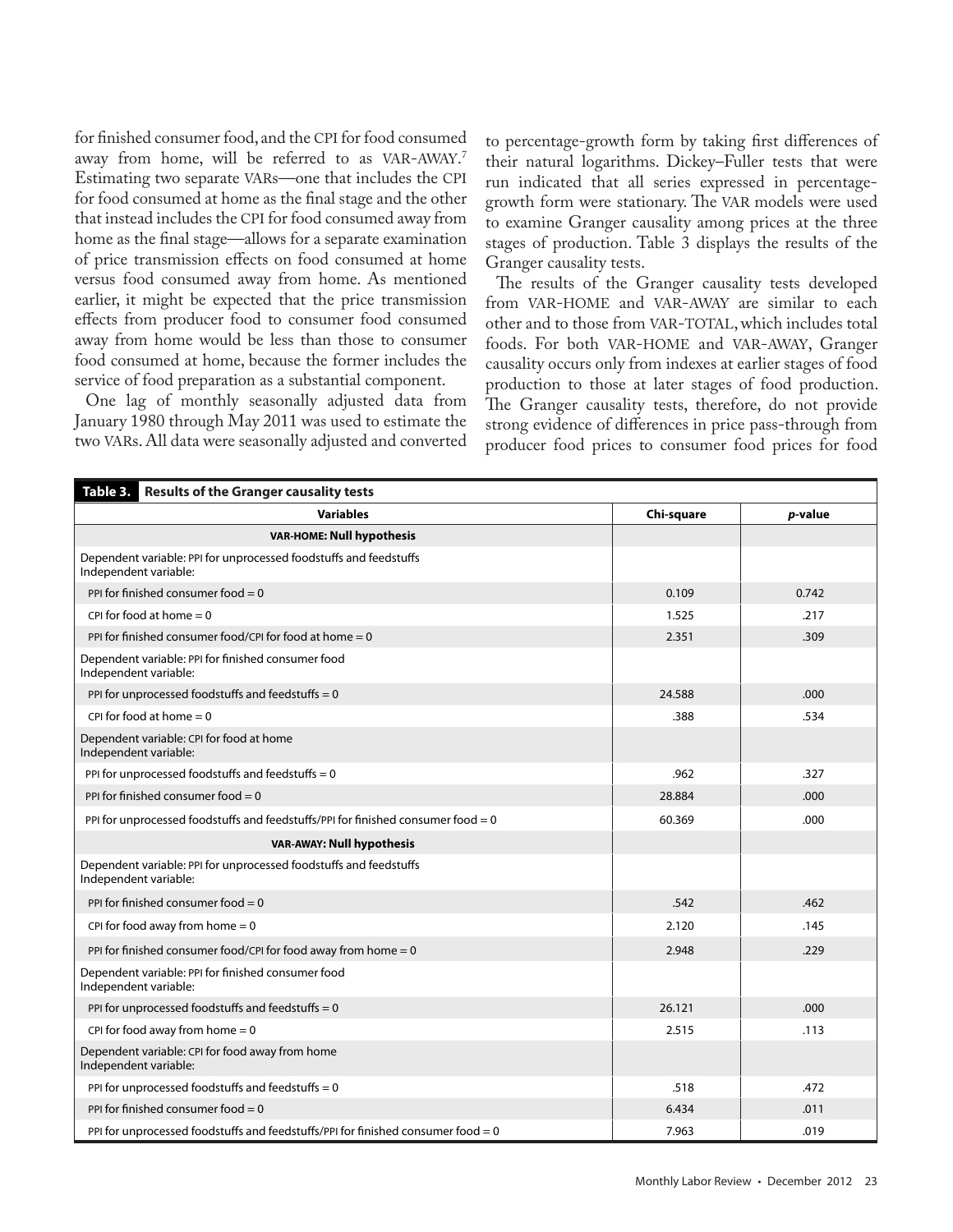consumed at home versus food consumed away from home.

In addition to playing their role in Granger causality tests, the two VARs estimated in this section were used to develop impulse response functions and variance decompositions. As with VAR-TOTAL in the previous section, the residuals were orthogonalized by a Cholesky decomposition with the following ordering: PPI for unprocessed foodstuffs and feedstuffs, PPI for finished consumer food, and CPI for food consumed at home (for VAR-HOME) or CPI for food consumed away from home (for VAR-AWAY). Chart 2 presents the accumulated impulse response functions developed from the coefficients of VAR-HOME, while chart 3 shows the response functions developed from the coefficients of VAR-AWAY.

In contrast to the Granger causality tests presented in table 3, the impulse response functions suggest that there are substantial differences in how price changes are transmitted from producer food to consumer food consumed at home versus consumer food consumed away from home. A comparison of the impulse response functions in charts 2 and 3 shows that unanticipated price changes in the PPI for unprocessed foodstuffs and feedstuffs significantly affect the CPI for food consumed at home but do not significantly affect the CPI for food consumed away from home. In addition, the impulse response functions indicate that unanticipated changes to the PPI for finished consumer food significantly affect both the CPI for food consumed at home and the CPI for food consumed away from home but that the effect is much

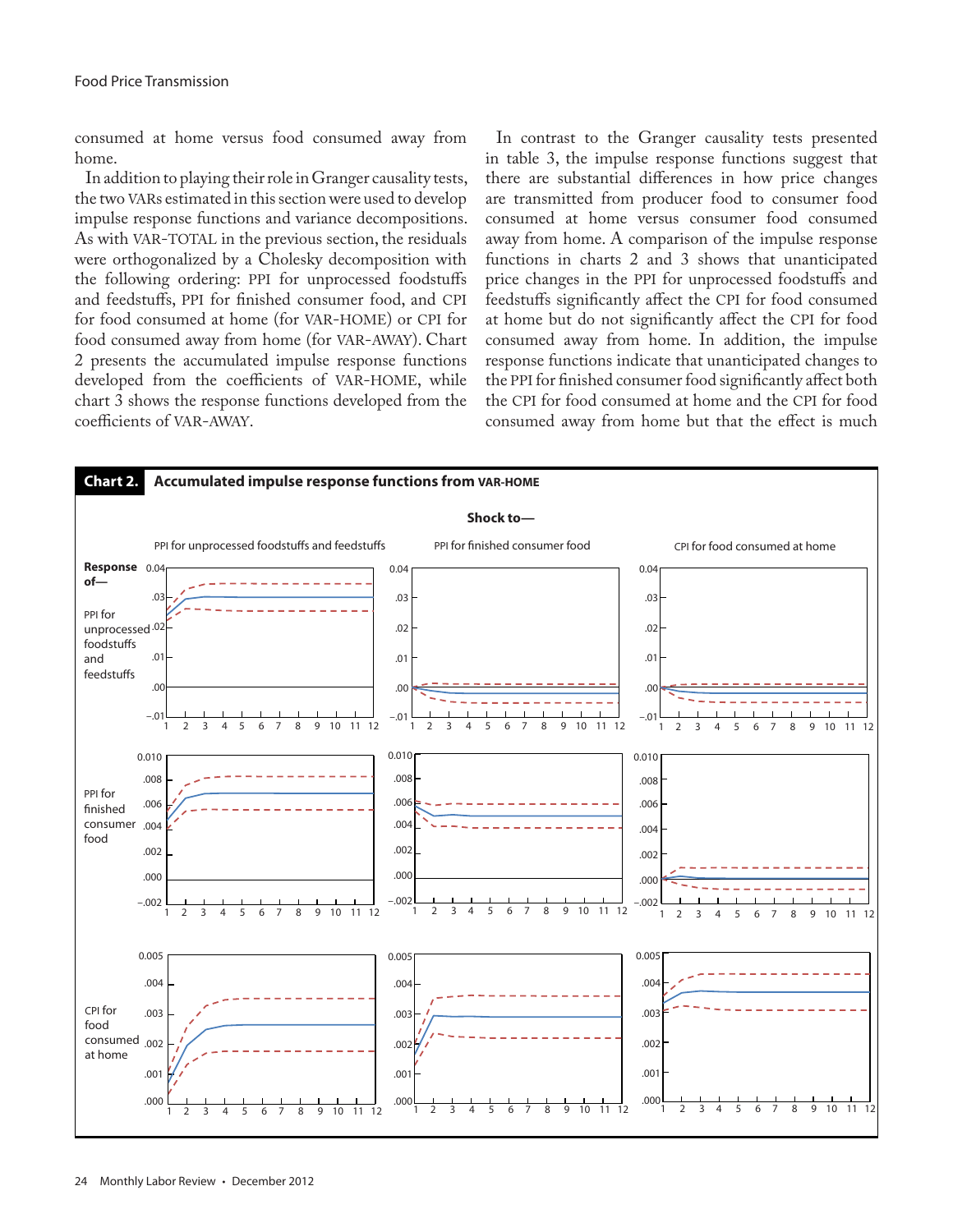

stronger for food consumed at home. A one-standarddeviation (0.58-percent) shock to the PPI for finished consumer food leads to a 0.29-percent increase in the CPI for food consumed at home, but to only a 0.05-percent increase in the CPI for food consumed away from home. Furthermore, the shock to finished consumer food has an immediate effect on the CPI for food consumed at home, and the full impact of the shock occurs after 4 months. The shock to finished consumer food, by contrast, does not initially affect the CPI for food consumed away from home, and the full effects of the shock are not realized for 8 months. The impulse response function analysis, therefore, supports the hypothesis that changes to producer food prices are transmitted more strongly to consumer prices for food consumed at home than to consumer prices for

food consumed away from home.

Table 4 presents the variance decompositions of VAR-HOME and VAR-AWAY. Like the impulse response functions, the variance decompositions suggest that the price transmission effects from producer food to consumer food are much stronger for food consumed at home than for food consumed away from home.

The variance decompositions in table 4 show that 13.33 percent of the forecast error variance in the CPI for food consumed at home can be attributed to unanticipated changes to the PPI for unprocessed foodstuffs and feedstuffs while 24.65 percent is attributable to the PPI for finished consumer food. Alternatively, the variance decompositions indicate that only 0.46 percent of the forecast error variance in the CPI for food consumed away from home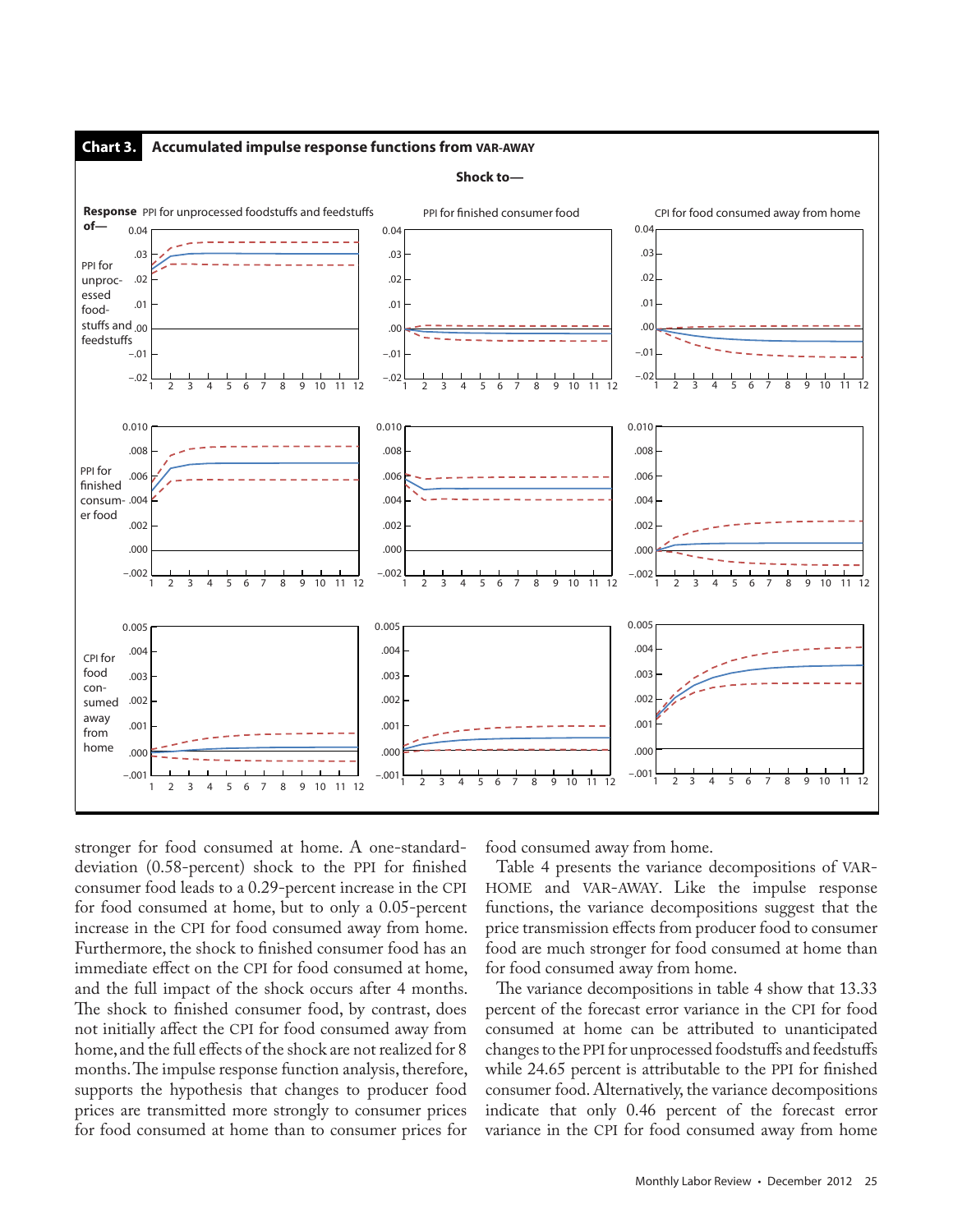| Table 4. Variance decompositions              |                                                  |                                   |                             |  |  |
|-----------------------------------------------|--------------------------------------------------|-----------------------------------|-----------------------------|--|--|
| <b>Decomposition variable</b>                 | Percentage of forecast error due to-             |                                   |                             |  |  |
|                                               | PPI for unprocessed<br>foodstuffs and feedstuffs | PPI for finished consumer<br>food | <b>CPI for food at home</b> |  |  |
| <b>VAR-HOME</b>                               |                                                  |                                   |                             |  |  |
| PPI for unprocessed foodstuffs and feedstuffs | 99.36                                            | 0.30                              | 0.34                        |  |  |
| PPI for finished consumer food                | 43.02                                            | 56.86                             | .11                         |  |  |
| CPI for food at home                          | 13.33                                            | 24.65                             | 62.02                       |  |  |
| <b>VAR-AWAY</b>                               |                                                  |                                   |                             |  |  |
| PPI for unprocessed foodstuffs and feedstuffs | 99.05                                            | .17                               | .77                         |  |  |
| PPI for finished consumer food                | 43.73                                            | 55.90                             | .38                         |  |  |
| CPI for food away from home                   | .46                                              | 2.11                              | 97.43                       |  |  |

can be explained by unexpected changes to the PPI for unprocessed foodstuffs and feedstuffs while 2.11 percent is explainable by the PPI for finished consumer food. The vast majority (97.43 percent) of the forecast error variance in the CPI for food consumed away from home is due to unanticipated changes in that variable itself.

THIS ARTICLE HAS PRESENTED estimated VAR models for studying price transmission through three stages of food production, the final stage of which is consumer food. The issue examined by the article was whether price transmission from producer food to consumer food differed for consumer food purchased for home consumption versus food consumed away from home.

The analysis began by estimating a VAR with three variables: the PPI for unprocessed foodstuffs and feedstuffs, the PPI for finished consumer food, and the CPI for total food. The VAR was used to test for Granger causality and to construct impulse response functions and variance decompositions. The Granger causality tests, impulse response functions, and variance decompositions all indicated that price changes are transmitted forward through the stages of food production, but not backward. For example, the impulse response functions suggested that a one-standard-deviation (2.4-percent) unanticipated increase in the PPI for unprocessed foodstuffs and feedstuffs leads to a statistically significant 0.7-percent increase in the PPI for finished consumer food and a statistically significant 0.17-percent increase in the CPI for total food and that a one-standard-deviation (0.58-percent) increase in the PPI for finished consumer food results in a statistically significant 0.21-percent rise in the CPI for total food. In no instances did an unanticipated change in a stage-ofprocessing food index lead to a statistically significant change in an index at an earlier stage of food production.

included the CPI for food consumed at home as the final stage and the other that instead included the CPI for food consumed away from home as the final stage. Estimating these two VARs allowed for a separate examination of price transmission effects on food consumed at home versus food consumed away from home. The impulse response functions and variance decompositions constructed from the VARs suggest that there are substantial differences in price transmission from producer food to consumer food consumed at home versus that consumed away from home. Specifically, the impulse response functions indicate that an unanticipated change to the PPI for unprocessed foodstuffs and feedstuffs leads to a statistically significant increase in the CPI for food consumed at home but does not significantly affect the CPI for food consumed away from home. In addition, a shock to the PPI for finished consumer food significantly affects both the CPI for food consumed at home and the CPI for food consumed away from home, but the effect is much lower on the latter. A one-standard-deviation (0.58-percent) shock to the PPI for finished consumer food causes a 0.29-percent increase in the CPI for food consumed at home but just a 0.05-percent increase in the CPI for food consumed away from home. The variance decompositions tell a similar story: on the one hand, 13.33 percent of the forecast error variance in the CPI for food consumed at home can be attributed to unanticipated changes to the PPI for unprocessed foodstuffs and feedstuffs while 24.65 percent is attributable to the PPI for finished consumer food; on the other hand, only 0.46 percent of the forecast error variance in the CPI for food consumed away from home can be explained by unexpected changes to the PPI for unprocessed foodstuffs and feedstuffs while 2.11 percent is explainable by the PPI for finished consumer food. $\Box$ 

The analysis then estimated two separate VARs: one that